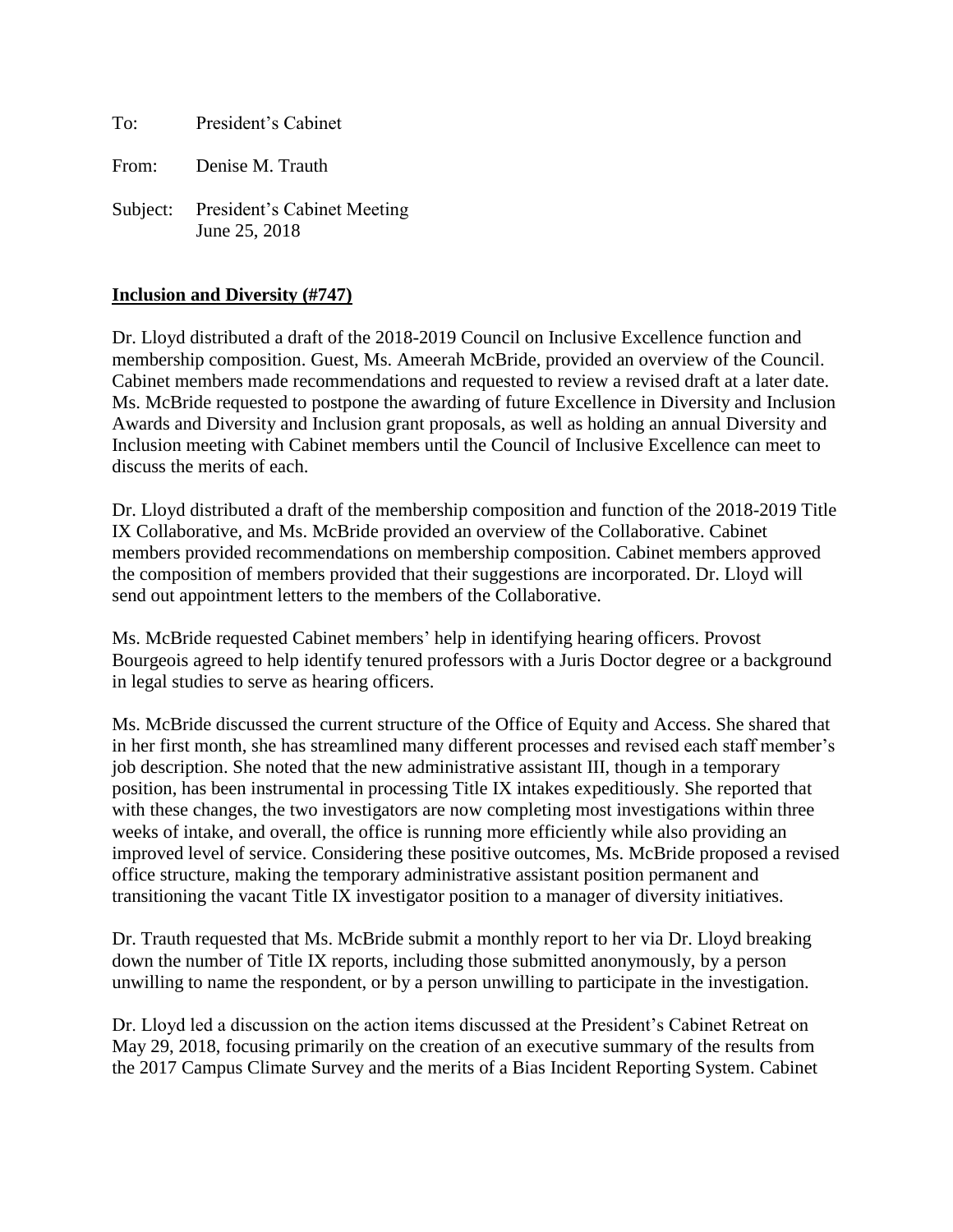members asked Ms. McBride to develop a proposal for a Bias Incident Reporting System that was in line with SACSCOC standards related to non-academic student complaints.

President Trauth led a discussion on a news article about the Sit-In Dialogue as part of the Dialogue for Activism Series held on June 15, 2018.

### **RTA: 8/1/2018 Continue discussion on Council on Inclusive Excellence and action items from the President's Cabinet Retreat held on May 29, 2018.**

### **Furniture Purchases**

Due to time constraints, President Trauth requested that this item be moved to another Cabinet meeting.

# **RTA: 7/26/2018 Discuss modifications to the furniture purchasing approval process.**

# **AASCU Distinguished Alumnus Award (#10)**

President Trauth asked Cabinet members to identify a nominee for the American Association of State Colleges and Universities 2020 Distinguished Alumnus Award. Cabinet members recommended Dr. George Strait. Dr. Lloyd will work with University Advancement to prepare the nomination.

### **President's Update (#556)**

President Trauth announced that the Ingram Hall dedication will be November 8, 2018.

#### **University Events Center (#698)**

President Trauth clarified that, effective immediately, within a sentence "the" in front of University Events Center will not be capitalized and when referring to Strahan Arena, it will be referred to as "Strahan Arena at the University Events Center" rather than "Strahan Arena in the University Events Center."

#### **Significant Issues (#01)**

Mr. Pierce sought input on whether all numbers to major offices should continue to be published in the San Marcos area phone book. Cabinet members agreed that the numbers should continue to be published.

Dr. Smith provided a housing update.

Dr. Smith provided an update on personnel changes within the University Police Department.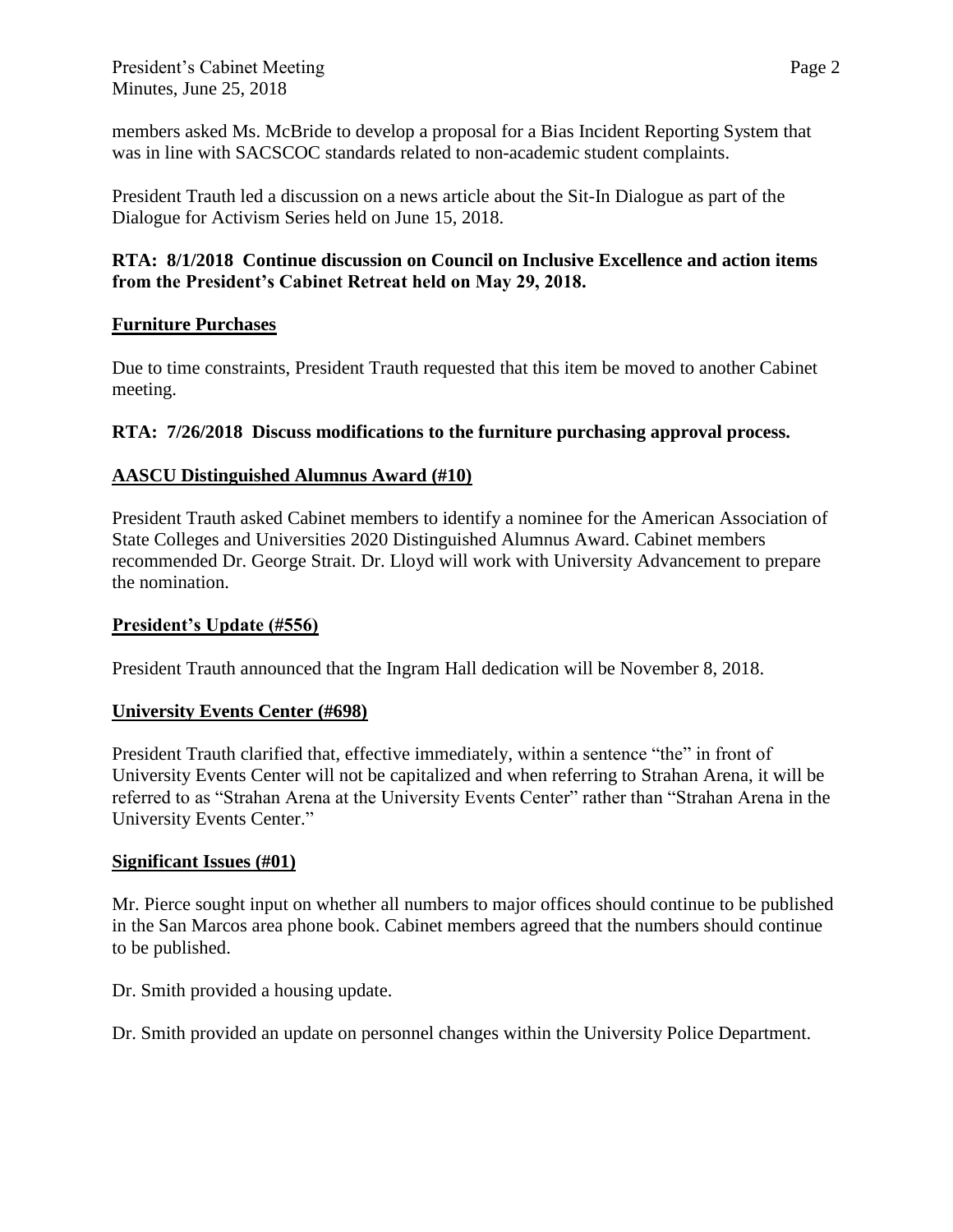Dr. Smith reported on the success of the most recent Cat Camp held June 22-24, 2018. More than 250 students attended. Dr. Smith invited Cabinet members to attend the pep rally at the next Cat Camp. Dr. Smith will send Cabinet members the date.

Mr. Algoe asked Cabinet members if they had been receiving a monthly report prepared by Human Resources showing pending disciplinary, legal, and/or Title IX issues in each division, and whether they found the report useful.

#### **University Events Center (#698)**

Dr. Teis showed a mockup of the basketball court in the Strahan Arena at the University Events Center.

Dr. Teis discussed parking concerns related to high school graduations held at the University Events Center. He reminded Cabinet members that when school districts use the University Events Center to host their graduation ceremonies, they are responsible for contracting with an outside agency to provide parking staff and officer assistance. During a recent graduation, concerns were raised that not enough personnel were hired to manage parking and security. Thus, Dr. Teis is discussing this issue with city officials and reviewing current policies that relate to special event parking.

#### **Technology Initiatives (#450)**

Mr. Pierce announced that Texas State has joined HathiTrust, an international partnership of major academic and research libraries collaborating on a digital library initiative to preserve and provide access to published works in digital form.

#### **University Alcohol Policy (#554)**

Dr. Lloyd announced that she met recently with Dr. Margarita Arellano, Mr. Vincent Morton, Mr. Dan Perry, Mr. Jack Rahmann, and Ms. Lacy Needham to discuss revising UPPS 07.04.10, Guidelines for Alcohol or Tobacco Sponsorship, and UPPS 05.03.03, Alcoholic Beverage Policy and Procedure. Dr. Lloyd shared highlights of that meeting with Cabinet members. Dr. Lloyd requested UPPS 07.04.10 to be deleted, and Cabinet members approved. With regards to UPPS 05.03.03, Dr. Lloyd sought input on whether to centralize or decentralize the process of approving sales or consumption of alcoholic beverages at special university events. Cabinet members suggested that Dr. Lloyd review similar policies at other institutions to establish a benchmark.

#### **RTA: 8/1/2018 Continue discussion on revising UPPS 05.03.03.**

#### **Enrollment Management (#9)**

Provost Bourgeois provided an enrollment update.